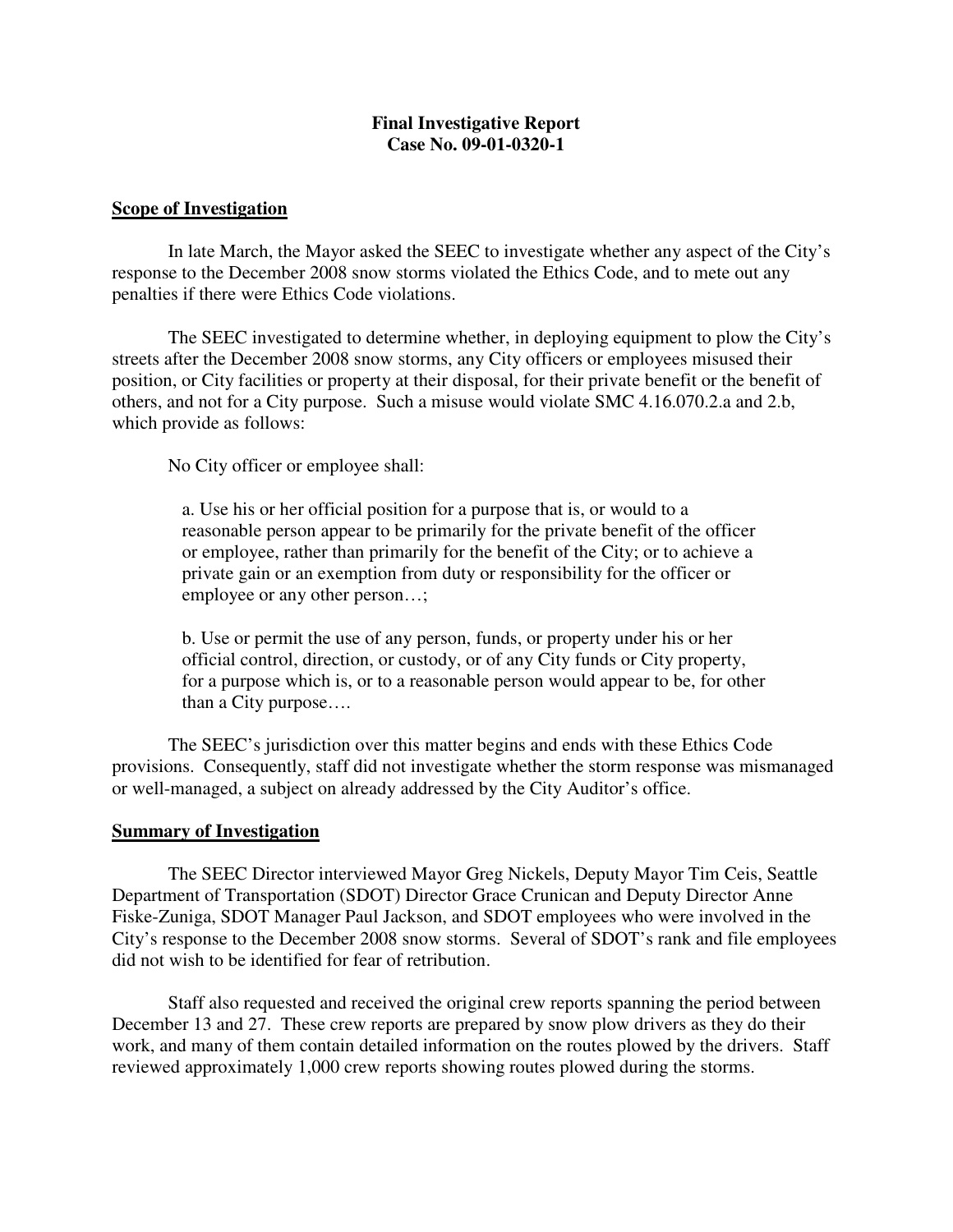Staff also reviewed electronic mails sent and received by Director Crunican during the storm. The City Auditor's office briefed staff on their review of the storm response prior to the release of their April 29, 2009 report, which staff also reviewed.

Finally, staff reviewed media reports during the storm and in the aftermath of the storm.

#### **Discussion**

**1. The SEEC found no evidence that Mayor Nickels, members of the Mayor's senior staff or cabinet, or any other elected officials, misused their official positions to secure special treatment from SDOT during the storm response.**

If a City officer or employee demanded preferential treatment from SDOT during the December 2008 storm response, that conduct would constitute a misuse of position in violation of the Ethics Code. In some circumstances, even a request for preferential treatment could constitute a misuse of position.

SDOT Director Crunican told SEEC staff that she was never contacted by any elected official, member of the Mayor's office, or fellow department head seeking special treatment during the storm. Sometimes City councilmembers passed along constituent complaints to Ms. Crunican, but neither she nor SEEC staff, following a review of those electronic communications, would characterize them as attempts to secure special treatment for the complaining individuals. Ms. Crunican also denied ever seeking any special treatment for herself or others from her department.

Ms. Crunican did convey to Paul Jackson that the streets downtown were in bad condition and in need of additional plowing, but nothing about that communication violated the Ethics Code. The communication concerned the deployment of resources that the Director is charged with managing. It served a City purpose, and in no way accrued to the Director's personal benefit.

SDOT Deputy Director Fiske-Zuniga, who was Acting SDOT Director between the morning of December 23, 2008 and 1:00 p.m. on December 26, when Ms. Crunican returned from Portland, Oregon, also reported that she received no requests for special treatment from any City officers or employees.

Both the Mayor and the Deputy Mayor denied ever requesting special treatment, or ever learning that any other senior staff member or cabinet official had requested special treatment. The Deputy Mayor did tell SEEC staff that he informed Director Crunican that Admiral Way SW, an arterial, was plowed east of California Avenue SW but unplowed west of California Avenue SW, and that Director Crunican informed him that Admiral Way west of California Avenue was not a primary route. (Kevin Desmond, Metro's General Manager, also asked SDOT to plow Admiral Way all the way from Spokane Street to  $63<sup>rd</sup>$  Avenue SW in a December 15 email, identifying it as a "Transit Adverse Weather Problem area.") SEEC staff finds that the Deputy Mayor's inquiry to Ms. Crunican, even if viewed as a request to plow Admiral Way west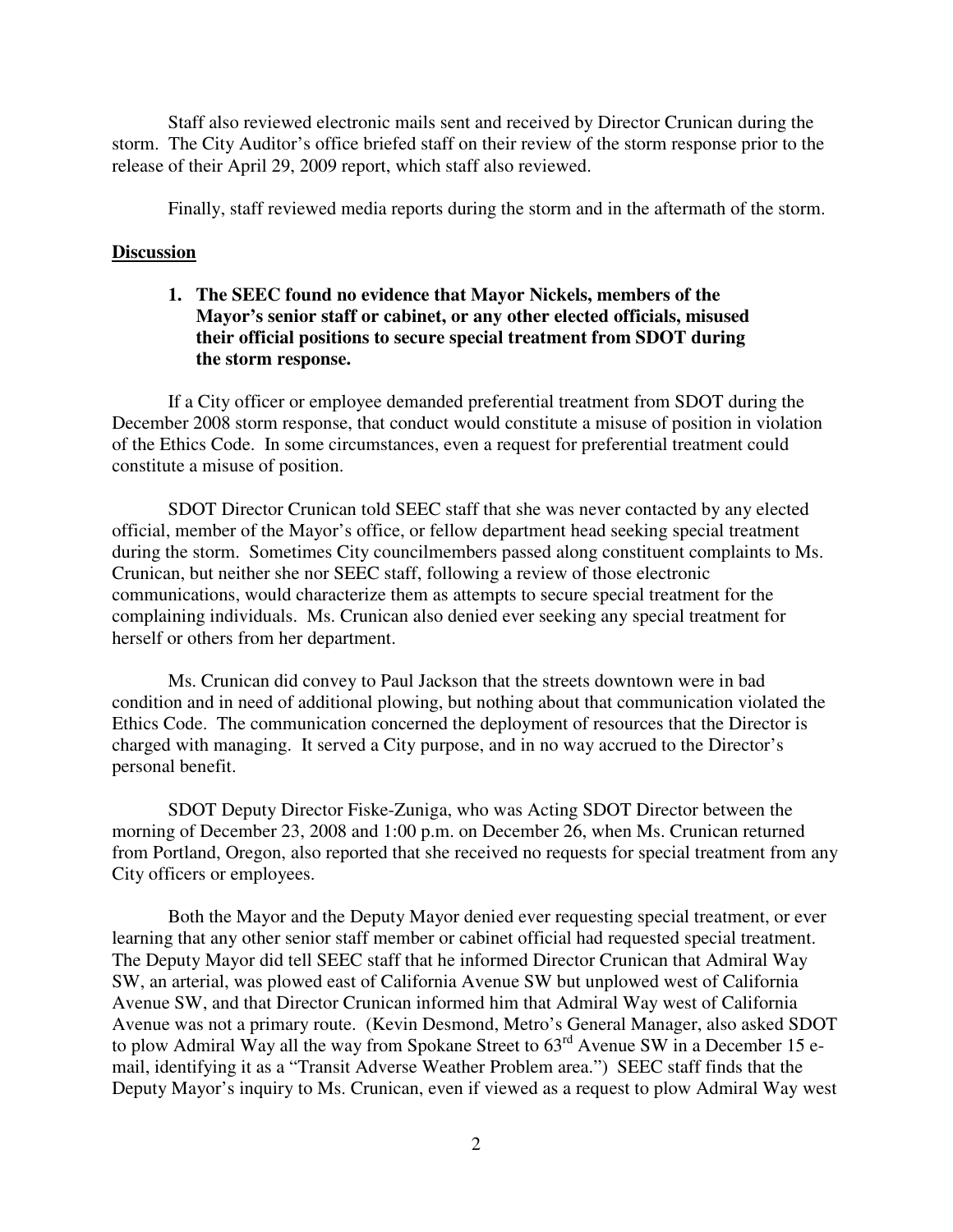of California, served a City purpose, given the number of people who live west of California Avenue and rely on Admiral Way in their travels by car and bus. The Director does not find the communication to be an attempt by the Deputy Mayor to secure special treatment for himself or others.

Paul Jackson, who was SDOT's Street Maintenance Division Director in December, also denied receiving any requests for special treatment, either directly or conveyed to him through his chain of command.

One driver interviewed by SEEC staff said that he was dispatched to plow the Sylvan Ridge townhomes complex located on Sylvan Way SW between Delridge Way SW and 35<sup>th</sup> Avenue SW, and that when he asked why he was being directed to plow the development he was told by Mr. Jackson that Director Crunican ordered the work done. Director Crunican did not recall ordering that the complex be plowed and denied knowing anyone who lived in the development or was otherwise affiliated with the development. Mr. Jackson denied that he ordered the work done, let alone that the work be done at the Director's insistence. SEEC staff can find nothing in the crew reports establishing that the development was plowed. Accordingly, staff finds insufficient evidence to charge Director Crunican or Mr. Jackson with misusing their position or City resources for a non-City purpose in violation of the Ethics Code, by ordering that a plow be deployed to clear snow at a townhouse complex.

In summary, staff finds insufficient evidence to charge any City officer or employee with misusing their position in violation of SMC 4.16.070.2.a to secure special dispensation from SDOT during the December snow response.

# **2. The SEEC found insufficient evidence to file charges based on allegations that Paul Jackson ordered that the Mayor, the Deputy Mayor and the SDOT Director receive preferential treatment from SDOT plows.**

If a City officer or employee accorded preferential treatment to themselves or others during the December 2008 storm response, that conduct would constitute a misuse of City resources in violation of the Ethics Code, barring any public purpose underlying the preferential treatment. (For example, directing a plow to clear a path to a house so that it could be reached by an ambulance clearly would not violate the Ethics Code.)

There are conflicting accounts of whether Mayor Nickels or any other high-ranking City officials received special treatment from SDOT. The Mayor told SEEC staff that he saw no plows on his residential street during the storm, nor did he see any evidence that his street had been plowed or de-iced. The Deputy Mayor and the SDOT Director shared similar accounts. Each stated unequivocally that their residential streets were not plowed.

One driver that SEEC staff spoke to, however, recounted that Paul Jackson pointed out the locations of the Mayor's house, the Deputy Mayor's house and the SDOT Director's house on a West Seattle map, and instructed him to see that their streets were cleared. According to this driver, Jackson said that plowing these streets was in "our best interests," and would "make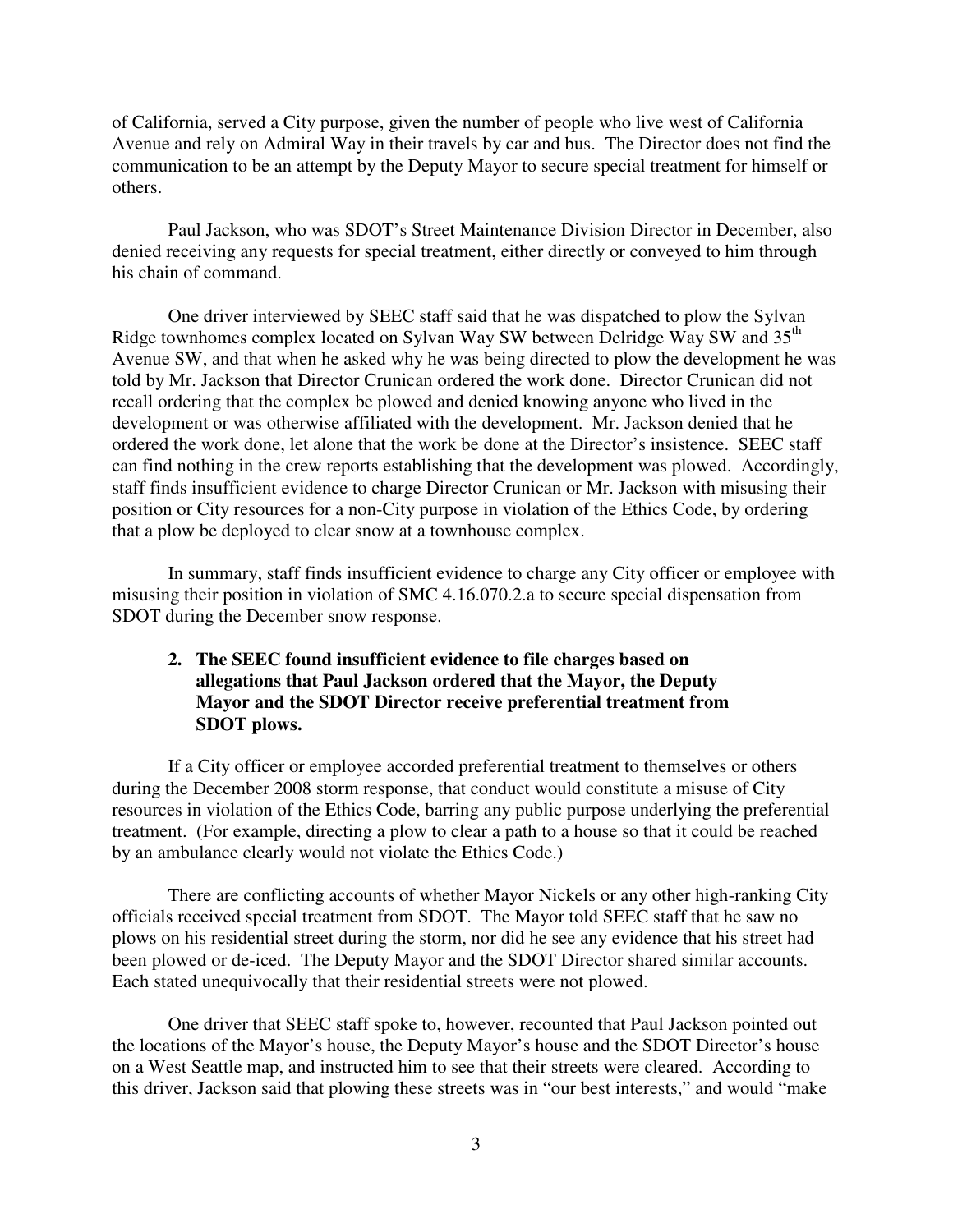us all look better." Another driver said that he did not see Jackson pointing out houses on a map, but did participate in plowing the residential streets around the SDOT Director's house.

SEEC staff's review of the crew reports yielded no documentary evidence that would corroborate the testimony that the streets of high-ranking City officials received special treatment. While there is evidence of plowing of residential streets in West Seattle, the streets that were plowed do not correlate with the residential addresses of the Mayor or other highranking City officials.

Paul Jackson denies ever ordering the Mayor's, Deputy Mayor's or SDOT Director's streets be plowed. He denies even knowing what streets the Mayor and Deputy Mayor live on, let alone pointing to their locations on a map and directing that their streets, or the SDOT Director's street, be plowed. According to Mr. Jackson, he never directed or authorized drivers to plow any routes not designated as primary or secondary routes on the City's Winter Storm Response Plan. Deputy Director Fiske-Zuniga and Director Crunican both told staff that Mr. Jackson was, if anything, too wedded to the City's Winter Storm Response Plan, resulting in the need to direct him, for example, to clear downtown streets that were not designated as primary or secondary routes on the Winter Storm Response Plan.

SEEC staff is left then, with competing oral testimony and no documents, photographs, or recordings to corroborate either version of events. In this case, the Director declines to file charges against Mr. Jackson for directing that City resources be deployed to provide special treatment to the Mayor and other high-ranking City officials. Two factors in this decision bear elaboration.

First, with two daily newspapers, two weeklies, as well as television stations, radio stations, blogs and other online news sources covering the City's response to the December 2008 snow storms, it is reasonable to expect that some news outlet would have posted a contemporaneous account if high-ranking officials were receiving preferential treatment during a storm that left thousands stranded. In fact, the Mayor directed SEEC staff's attention to a December 26, 2008 news segment on King 5 television, in which reporter Jesse Jones speaks to a delivery truck driver who delivers on the Mayor's street and complains about the poor road conditions. It is not entirely clear that the video is taken on the Mayor's street, but it is clear that Jesse Jones was in the Mayor's neighborhood on December 26, speaking with someone who drove on the Mayor's street, and he did not report that the Mayor's street had received any special attention.<sup>1</sup> Though this fact alone does not establish that the Mayor's street received no special attention over the two week course of the storm, the fact that no documentary evidence showing preferential treatment has surfaced weighs heavily on the Director's decision not to file charges. If such evidence does emerge, the Director can always reopen an investigation.

Second, tensions in SDOT's Street Maintenance Division cannot be discounted, since they would certainly be a factor in Commissioners' assessment of witnesses the Director would call in any adjudicatory hearing. There are several news accounts documenting the polarized work environment that existed in SDOT's Street Maintenance Division before Mr. Jackson was

<sup>&</sup>lt;sup>1</sup> The video can be viewed at http://www.king5.com/video/?z=y&nvid=316637